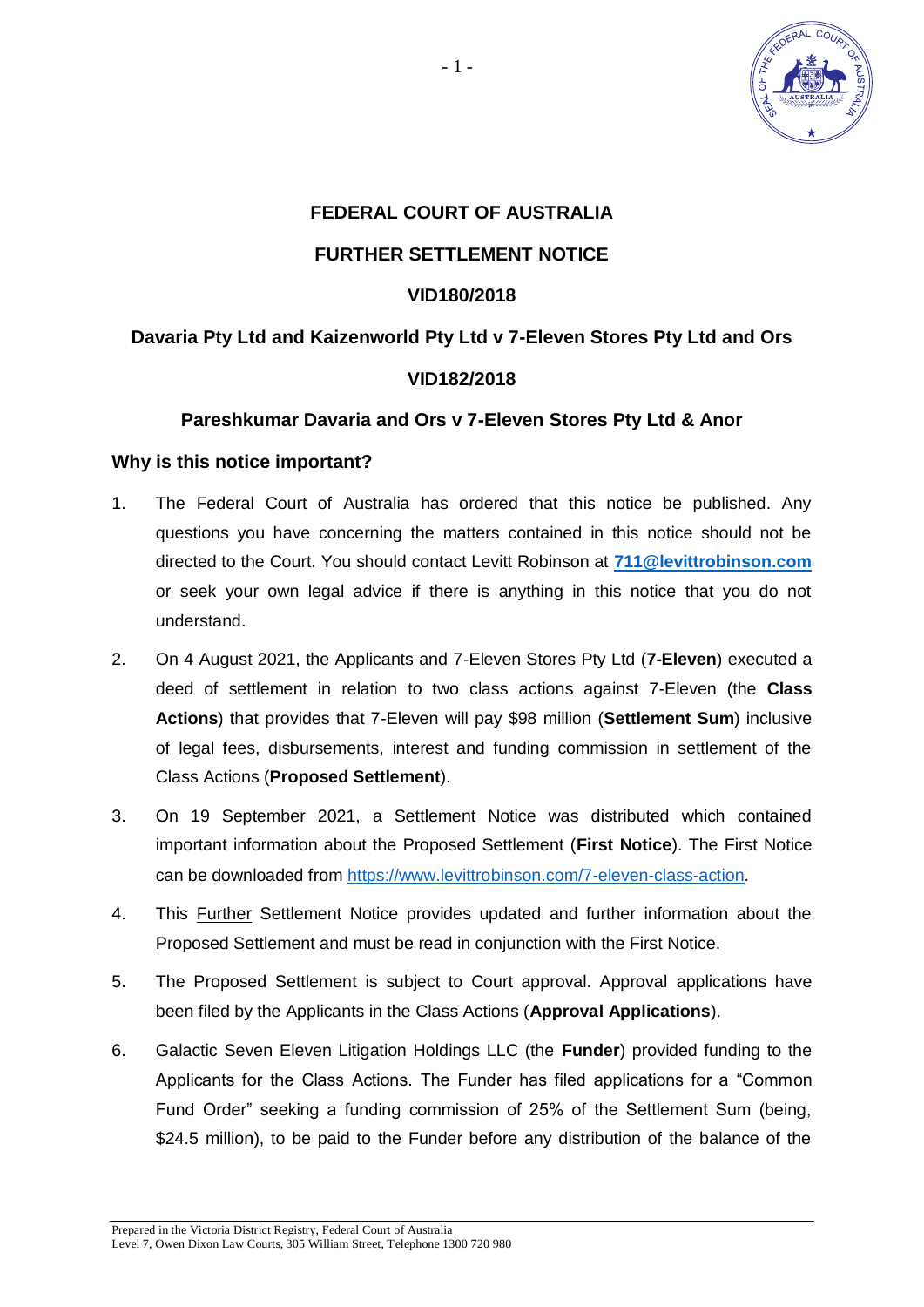

Settlement Sum to group members (**CFO Applications**). Please refer to paragraphs [11](#page-1-0) to [20](#page-2-0) below for further detail.

- 7. The Approval Applications and the CFO Applications can be downloaded from [https://www.levittrobinson.com/7-eleven-class-action.](https://www.levittrobinson.com/7-eleven-class-action)
- 8. The hearing of the Approval Applications and CFO Applications was previously scheduled to occur on 16 November 2021, but will now be heard at the Federal Court of Australia, at 305 William Street in Melbourne or Level 17 Law Courts Building 184 Phillip St Queens Square in Sydney and via audio-visual link on **28 to 30 March 2022** at **10:15 am** (**Approval Hearing**).
- 9. If you and your company have opted out of the Class Actions, you may disregard this notice.
- 10. If you are a VID180 Group Member or a VID182 Group Member (as defined in the First Notice), you have a right to object to the Proposed Settlement and/or the payment out of the Proposed Settlement of \$24.5 million to the Funder.

#### **Common Fund Order vs Funding Equalisation Order**

*Common Fund Order* 

- <span id="page-1-0"></span>11. A **Common Fund Order** is an order of the Court that provides for the Funder to receive a percentage of the Settlement Sum that the Court considers to be fair and reasonable, which is deducted from the Settlement Sum before distribution to group members.
- 12. As noted above, the Funder has made the CFO Applications, seeking a funding commission of 25% of the Settlement Sum (\$24.5 million) to be paid to the Funder before any distribution of the balance of the Settlement Sum to group members.
- 13. The Contradictor has been appointed to represent the interests of group members on the Approval Applications and the CFO Applications. The Contradictor is opposing the CFO Applications because he contends that the Court does not have the power to make a CFO and that a CFO in the amount sought is not fair and reasonable.
- 14. In dealing with the CFO Applications, the Court may:
	- (a) make a Common Fund Order with a funding commission of 25% of the Settlement Sum;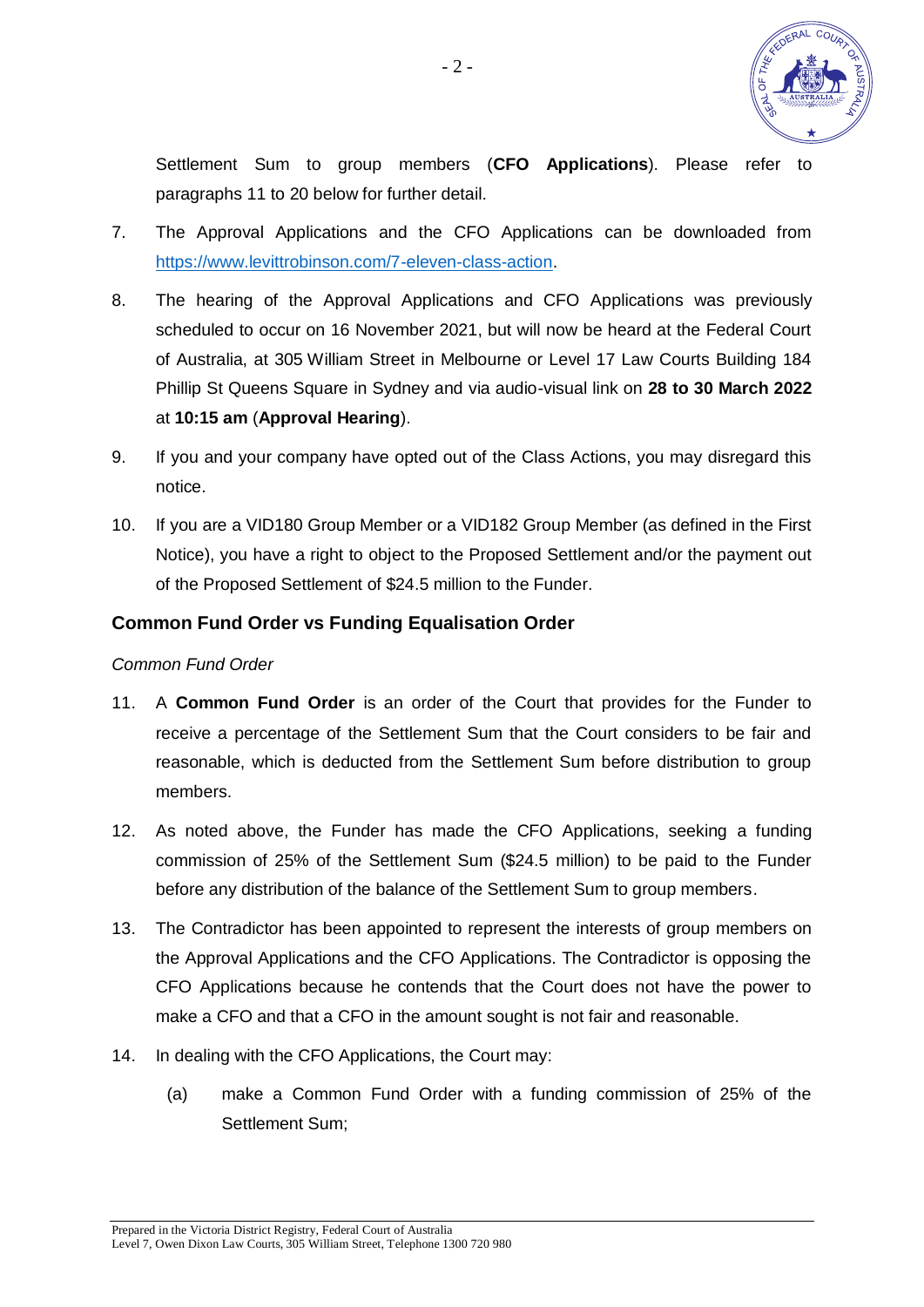

- (b) make a Common Fund Order, but with funding of commission lower than 25% of the Settlement Sum or some other funding payment; or
- (c) decline to make a Common Fund Order.

#### *Funding Equalisation Order*

- 15. If the Court does not make a Common Fund Order, the Funder may assert its contractual rights under the funding agreements executed by some group members, and if so, the Applicants will seek a **Funding Equalisation Order**.
- 16. A Funding Equalisation Order is an order of the Court that requires the "unfunded group members" (being, those who have not signed a funding agreement with the Funder) to contribute equally to the commission that "funded group members" (being, those who have signed a funding agreement with the Funder) have agreed to pay the Funder under their funding agreements. This means that all group members, both funded and unfunded, will contribute equally to the commission that funded group members have agreed to pay to the Funder.
- 17. Approximately 37% of the stores of all group members (not including stores formerly operated by deregistered companies or stores operated or formerly operated by group members who have signed releases with 7-Eleven) are stores of funded group members.
- 18. Approximately 40% of the stores of all VID180 group members which have non-zero weighted claims (not including stores formerly operated by deregistered companies or stores operated or formerly operated by group members who have signed releases with 7-Eleven) are stores of funded group members.
- 19. Under the funding agreements signed by funded group members, the Funder is entitled to 35% of each funded group member's compensation entitlement under the Settlement Scheme (as described at [60]-[61] of the First Notice).
- <span id="page-2-0"></span>20. If a Funding Equalisation Order were to be made, the Funder could be entitled to a payment of approximately \$12 to \$16 million from the Settlement Sum, compared to the \$24.5 million sought by the Funder under a Common Fund Order. This figure may increase or decrease, depending on the number of group members who lodge claims under the Proposed Scheme and the value of the claims of the funded group members.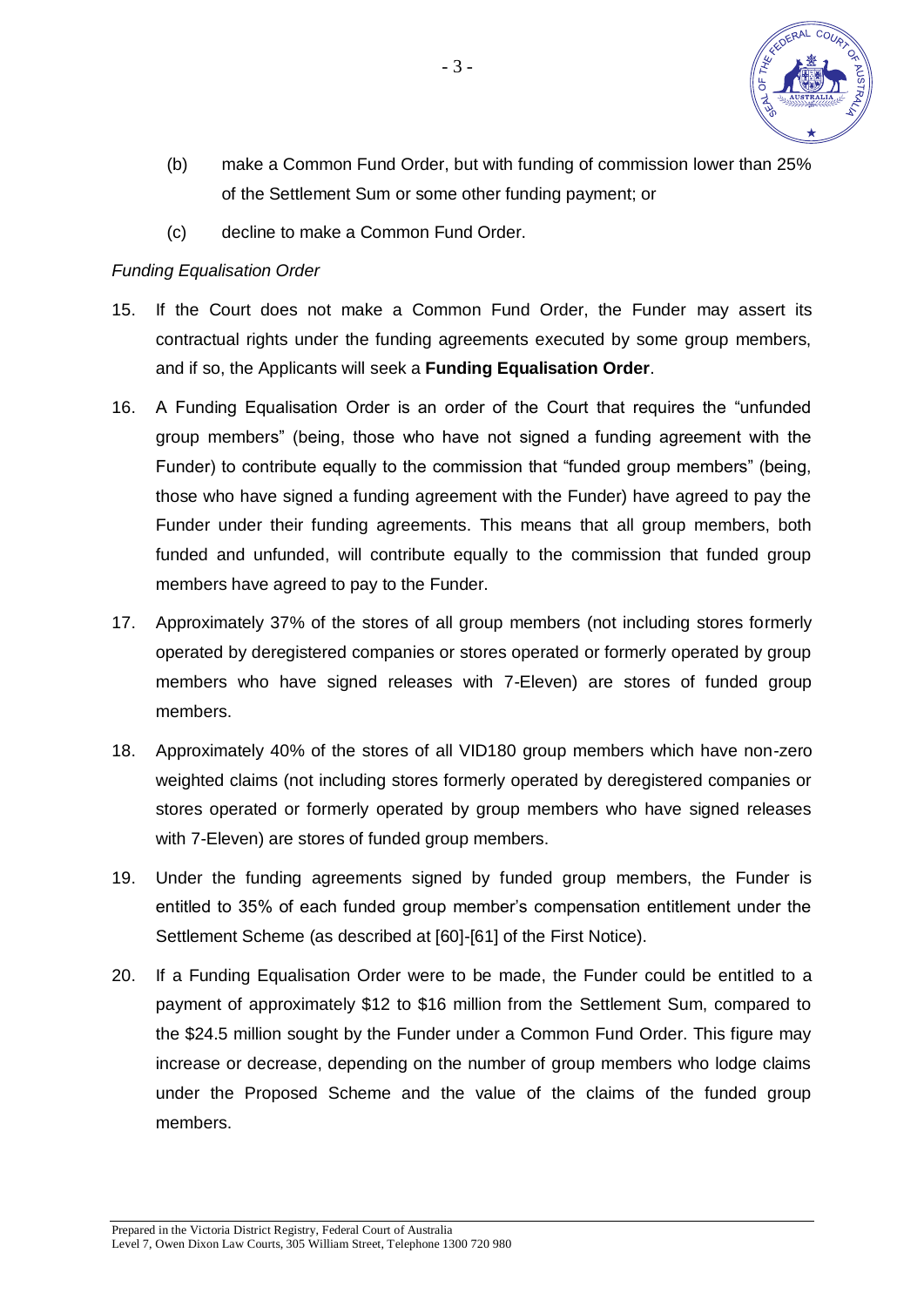

#### **Benefits obtained by the Applicants**

- 21. The Applicants will receive the following benefits in connection with the Proposed Settlement additional to any compensation they and group members are to receive under the Settlement Scheme:
	- (a) The Applicants will receive a payment from 7-Eleven for the early surrender of their franchises, and the franchising arrangement between 7-Eleven and each of the Applicants will come to an end;
	- (b) The Applicants have received monies from the Funder for their time and inconvenience during the course of these proceedings. The Applicants may receive further monies in that regard, by order of the Court (see [32(d)] of the First Settlement Notice); and
	- (c) Each of the Applicants have reached agreement with ANZ to settle their individual claims with the ANZ Bank (previously a respondent to the Class Actions), and have also negotiated reductions in their personal debts with the ANZ Bank. The Applicants were not able to and did not negotiate as representatives of group members with the ANZ Bank. Those negotiations were personal to the Applicants and intended to effect the exit of the Applicants from their banking relationship with ANZ. For that reason, the Applicants' settlements with ANZ are confidential and do not involve any claims that other group members may have against ANZ.
- 22. Copies of the Deeds of Settlement entered into by the Applicants with ANZ and Heads of Agreement entered into by the Applicants with Galactic regarding their ANZ loans, and the Deeds of Settlement entered into between the Applicants and 7-Eleven regarding the termination of their franchise agreements, may be obtained by downloading them from<https://www.levittrobinson.com/7-eleven-class-action>(and, on agreeing to keep the contents of the Deeds of Settlement and the Heads of Agreement confidential, Levitt Robinson will provide verified group members with a passcode).

#### **Update to number of Group Members**

23. The numbers provided at [15]-[16] of the First Notice have been updated below and broken down into sub-categories of group members with varying allocated entitlements under the Proposed Settlement. The allocations (expressed as percentage weightings of their VID180 Loss Claims, VID180 Rebates Claims and VID182 Claims) are explained further below.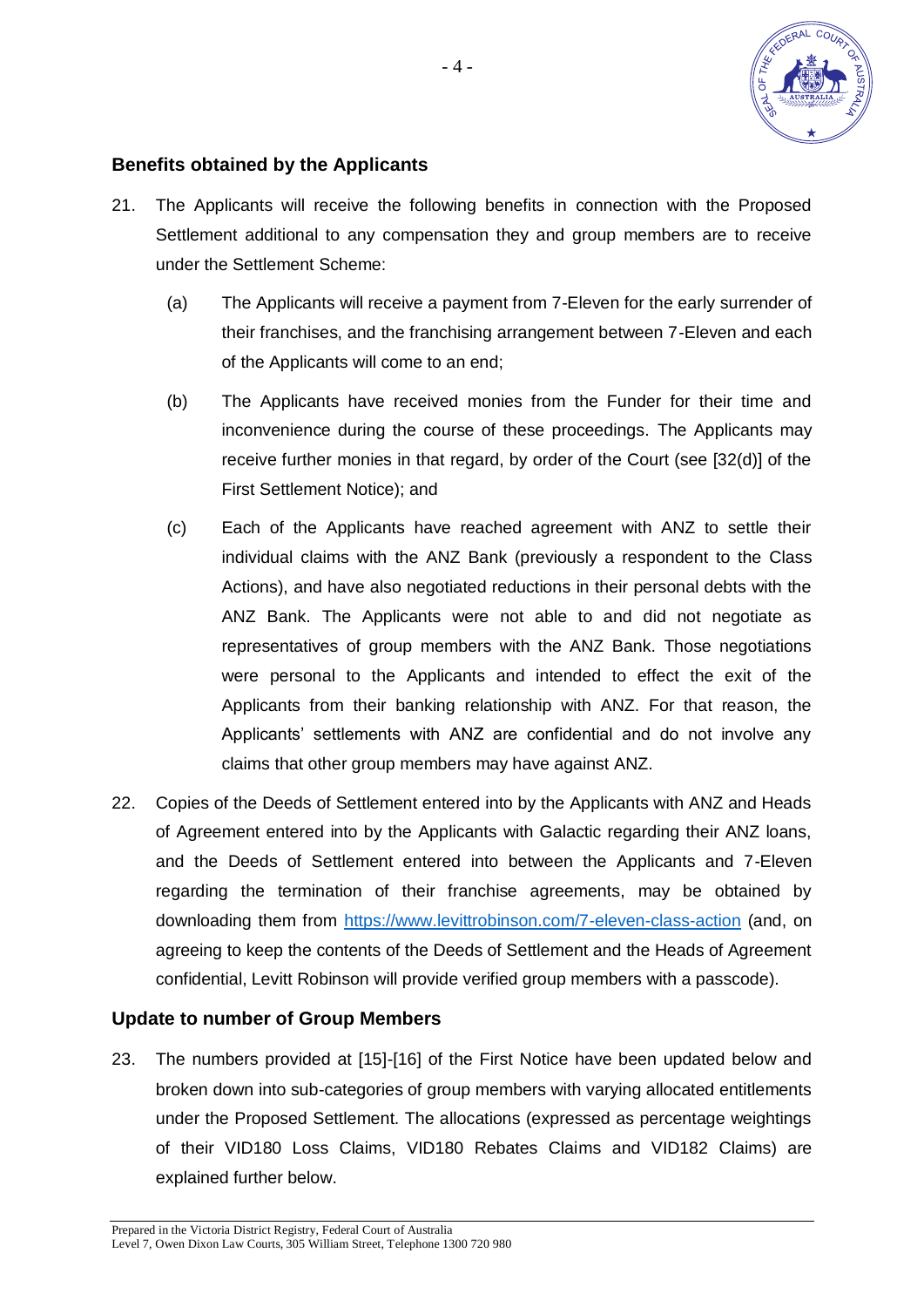

#### *VID180 Class Action*

- 24. At [15] of the First Notice it is stated that after the opt out process which took place in 2020 in the VID180 Class Action (as defined in the First Notice), approximately 808 stores (not including the three stores operated by the VID180 Applicants (as defined in the First Notice)) and approximately 676 VID180 Group Members (not including the VID180 Applicants and as defined in the First Notice) remain. That number is now estimated to be 809 stores, or 812 stores including the VID180 Applicants. Of those 812 stores:
	- (a) approximately 164 are stores that were operated by companies that are now deregistered, which means those companies do not exist and cannot make a claim unless reinstated, leaving 647 stores; and
	- (b) approximately 157 of the remaining stores are stores that are or were operated by companies that have executed releases with 7-Eleven, which means that those companies will likely have no entitlement under the Proposed Settlement unless the Independent Counsel (as defined in the First Notice) determines that the individual group member's release is ineffective (this process is summarised at [25]-[26] of the First Notice).
- 25. This leaves an estimated 490 stores that may be the subject of claims by VID180 Group Members in the Proposed Settlement (unless some of the companies are reinstated or some of the releases are determined ineffective, in which case the number of remaining stores will be more than 490). Out of those stores, under the Proposed Settlement:
	- (a) the VID180 Loss Claims of franchisee operators who entered into a Franchise Agreement on or after 21 February 2012 and before 1 October 2015 (being claims in relation to approximately 145 stores) would have a weighting of 100% (as set out at [45] of the First Notice);
	- (b) the VID180 Loss Claims of franchisee operators who:
		- (i) entered into a Franchise Agreement before 21 February 2012 and sold or disposed of the franchise after 1 October 2015; or
		- (ii) entered into a Franchise Agreement before 21 February 2012 and still operate the franchise; or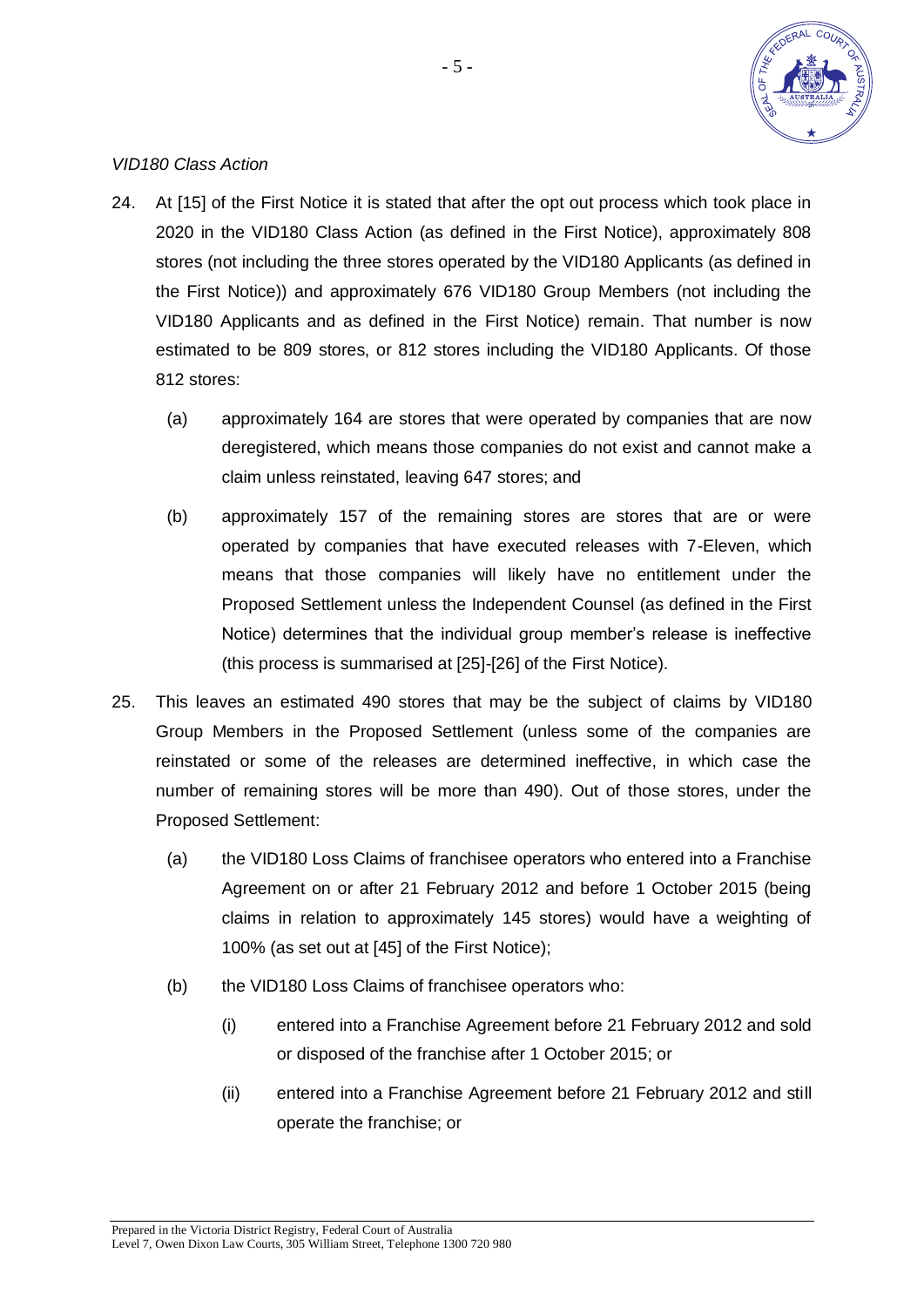

(iii) entered into a Franchise Agreement after 21 February 2012 and sold or disposed of the franchise before 1 October 2015,

being claims in relation to approximately 178 stores, would have a weighting of 33.3% (as set out at [46]-[47] of the First Notice);

- (c) the VID180 Loss Claims of franchisee operators who:
	- (i) entered into a Franchise Agreement before 21 February 2012 and sold or disposed of the franchise before 1 October 2015; or
	- (ii) entered into a Franchise Agreement after 1 October 2015,

being claims in relation to approximately 167 stores, would have a weighting of zero (0) (as set out at [49] of the First Notice); and

(d) the VID180 Group Members of all 490 stores are eligible to share in the distribution of the VID180 Rebates Claims (as set out at [41(a)] of the First Notice).

#### *VID182 Class Action*

- 26. At [16] of the First Notice it is stated that after the opt out process which took place in 2020 in the VID182 Class Action (as defined in the First Notice), there were approximately 1,234 VID182 Group Members (not including the VID182 Applicants and as defined in the First Notice). That number is now estimated to be 1,228. Of those 1,228 VID182 Group Members, there are 1,583 "VID182 Claims", as some VID182 Group Members are connected with more than one store and therefore have more than one claim.
- 27. Of those 1,583 VID182 Claims, there are approximately 246 that have executed releases with 7-Eleven, which means that those group members will likely have no entitlement under the Proposed Settlement unless the Independent Counsel determines that the individual group member's release is ineffective (as summarised at [25]-[26] of the First Notice).
- 28. That leaves 1,337 VID182 Claims (unless some of the releases are ineffective, in which case the number of remaining VID182 Claims will be more than 1,337). Of those VID182 Claims, under the Proposed Settlement:
	- (a) the VID182 Claims of directors or guarantors: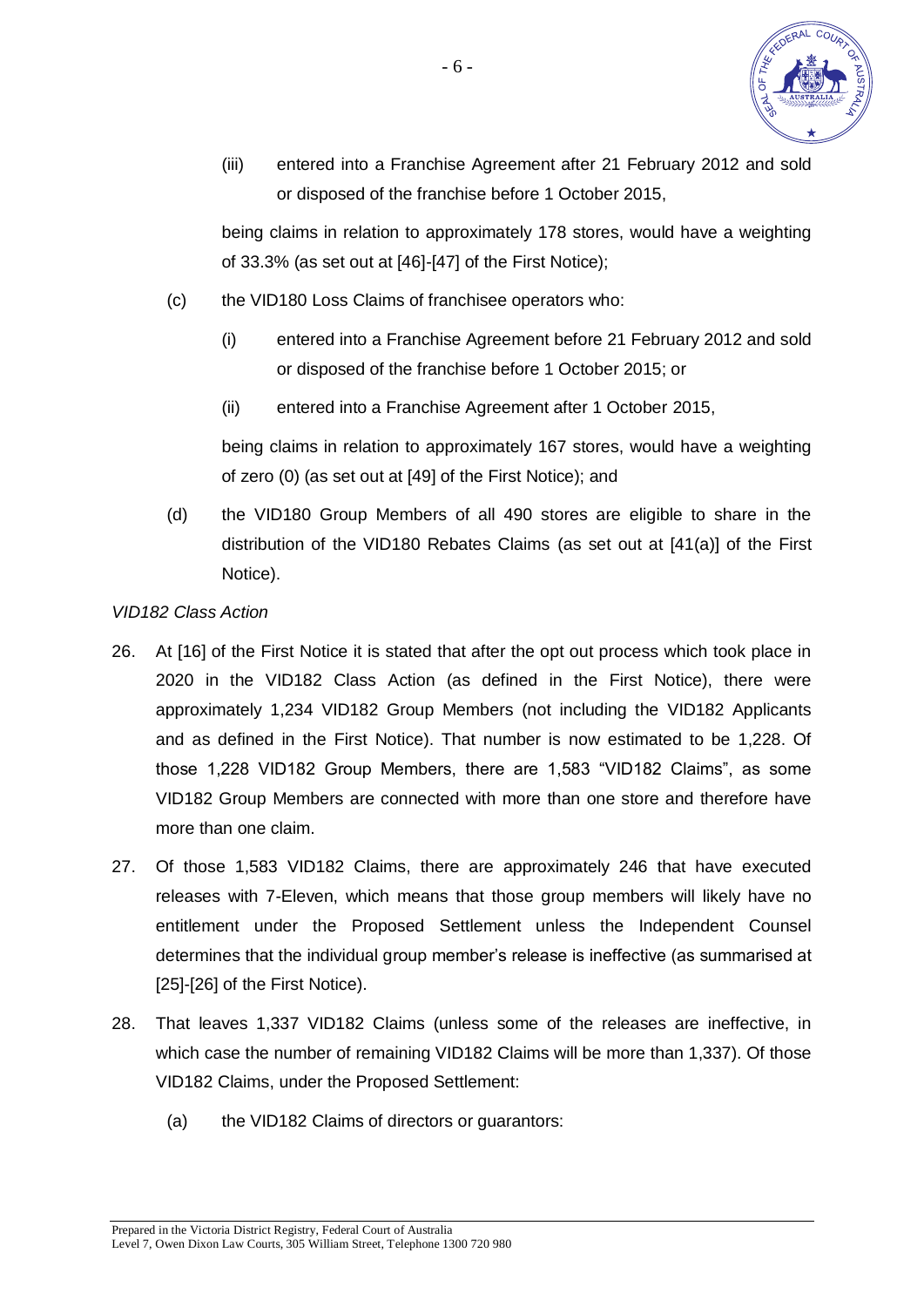

- (i) under a Franchise Agreement entered into on or after 21 February 2012 and before 1 October 2015; or
- (ii) who became guarantors under an ANZ loan contract on or after 21 February 2012 and before 1 October 2015;

and where either:

- (A) the 7-Eleven store franchise the subject of the Franchise Agreement was disposed of after 1 October 2015; or
- (B) the Franchisee still retains the franchise,

being, approximately 347 claims, would have a weighting of 100% (as set out at [54] of the First Notice);

- (b) the VID182 Claims of:
	- (i) Directors or guarantors under a Franchise Agreement entered before 21 February 2012, or who became guarantors under an ANZ loan contract before 21 February 2012, and where either:
		- (A) the 7-Eleven store franchise the subject of the Franchise Agreement was disposed of after 1 October 2015; or
		- (B) the Franchisee still retains that Franchise;

or,

(ii) Directors or guarantors under a Franchise Agreement entered on or after 21 February 2012, or who became guarantors under an ANZ loan contract on or after 21 February 2021, and where the 7-Eleven store franchise the subject of the Franchise Agreement was disposed of before 1 October 2015,

being, approximately 446 claims, would have a weighting of 33.3% (as set out at [55]-[56] of the First Notice); and

- (c) the VID182 Claims of:
	- (i) Directors or guarantors under a Franchise Agreement entered before 21 February 2012, or who become guarantors under an ANZ loan contract before 21 February 2012, and where the 7-Eleven store franchise the subject of the Franchise Agreement was disposed of before 1 October 2015; or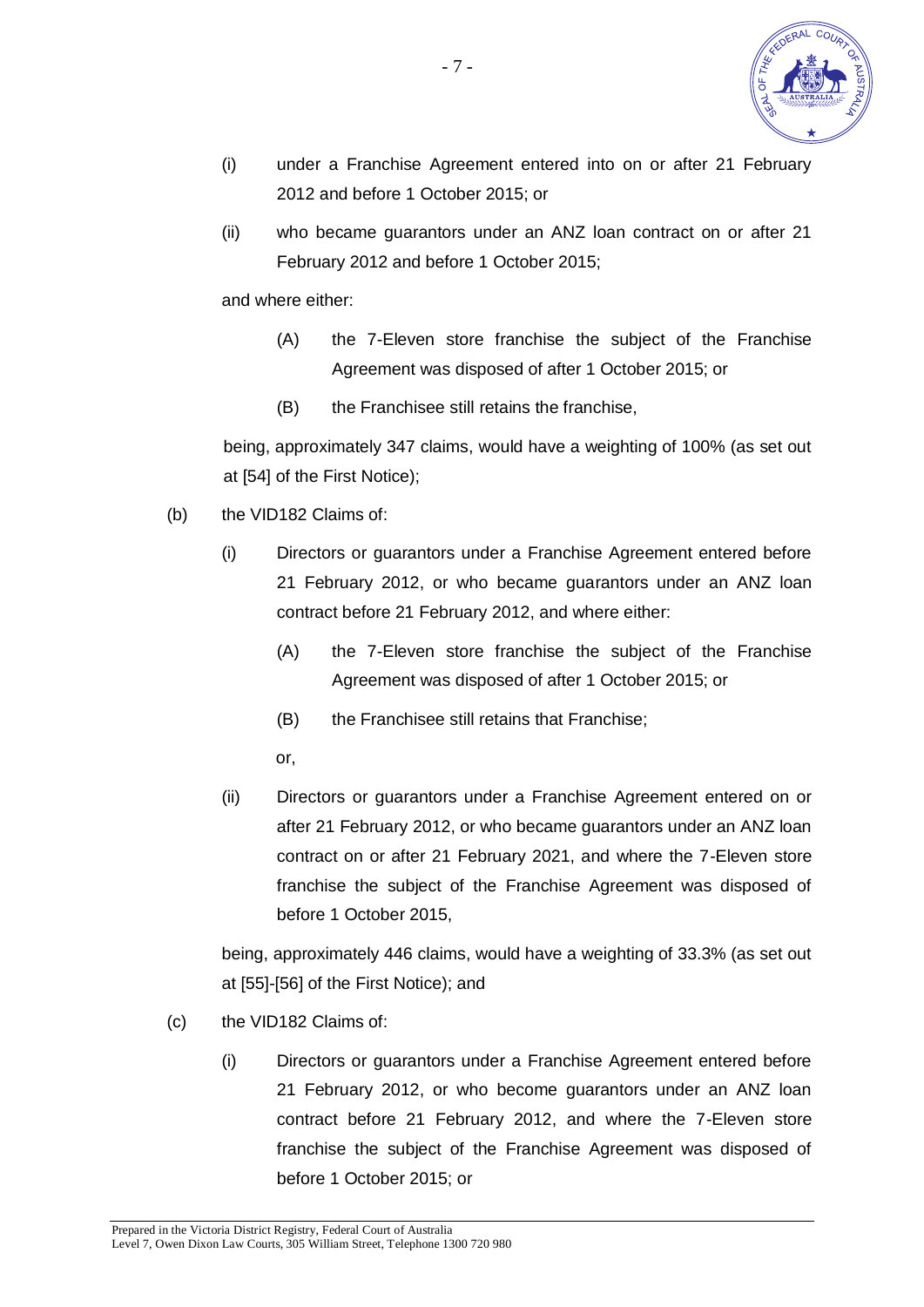

(ii) Directors or guarantors under a Franchise Agreement that was entered into after 1 October 2015 or who became guarantors under an ANZ loan contract after 1 October 2015,

being approximately 544 claims, would have a weighting of zero (0) (as set out at [57] of the First Notice).

# **Update as to costs in relation to Approval Applications and Administration of the Settlement Scheme**

- 29. At [32(f)] of the First Notice, the Applicants' legal costs and disbursements sought to be deducted from the Settlement Sum included an estimated \$487,470 in relation to approval of the Settlement.
- 30. As at 1 December 2021, the costs incurred by the Applicants in relation to the Approval Applications were in excess of \$900,000 plus GST. The entirety of the costs that the Applicants will incur in association with the Approval Applications is now anticipated to exceed \$1.25 million plus GST.
- 31. At [32(f)] of the First Notice, the Applicants' legal costs and disbursements sought to be deducted from the Settlement Sum included an estimated \$1.1 million in relation to the administration of the Settlement Scheme. That estimate is now \$1,310,746.
- 32. The reasonableness of the costs that the Applicants have and will incur in relation to the Settlement Applications will be the subject of a report by the Referee appointed by the Court (see [67(b)(ii)] of the First Notice).

#### **Why are you getting this notice**

- 33. You have a right to object to the Proposed Settlement and/or the payment of a CFO of \$24.5 million to the Funder. The approval of the Proposed Settlement is not conditional on the Court awarding a CFO of \$24.5 million to the Funder. Objecting to a CFO of \$24.5 million will not otherwise delay any distribution to you of the Proposed Settlement if it is otherwise approved by the Court.
- 34. If you wish to object to the Proposed Settlement and/or the payment of a CFO to the Funder, you must file a written NOTICE OF OBJECTION TO PROPOSED SETTLEMENT with the Federal Court in the form attached to this Notice and marked "**Z**" by emailing **[vicreg@fedcourt.gov.au](mailto:vicreg@fedcourt.gov.au)** and copying **[711@levittrobinson.com](mailto:711@levittrobinson.com)** or by posting a copy to 305 William Street, Melbourne Victoria 3000, by **15 March 2022**.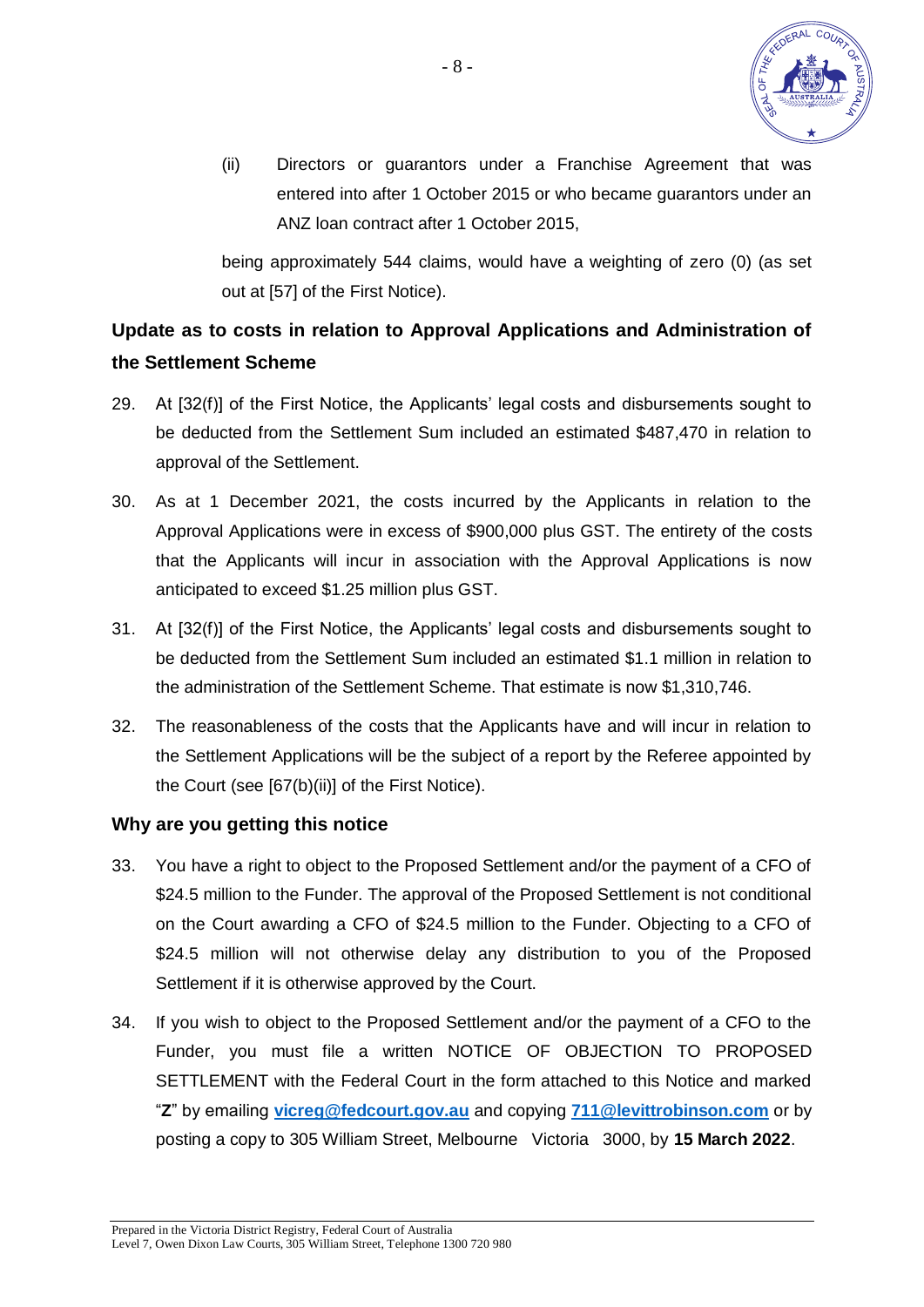

- 35. If you file a Notice of Objection to Proposed Settlement, you or your legal representative may attend the Approval Hearing on **28 to 30 March 2022** at **10:15 am** and make further submissions to the Court in support of your objection.
- 36. Please consider the above matters carefully. If you have any questions about the Notice you can contact the Contradictor, Jonathon Redwood SC at Jonathon.Redwood@banco.net.au, Levitt Robinson on 02 9286 3133 or **[711@levittrobinson.com,](mailto:711@levittrobinson.com)** or seek your own legal advice.
- 37. Group members may request the submissions of the parties and the Contradictor in relation to the Proposed Settlement and the Funder's application for a Common Fund Order by email to **[711@levittrobinson.com](mailto:711@levittrobinson.com)**.